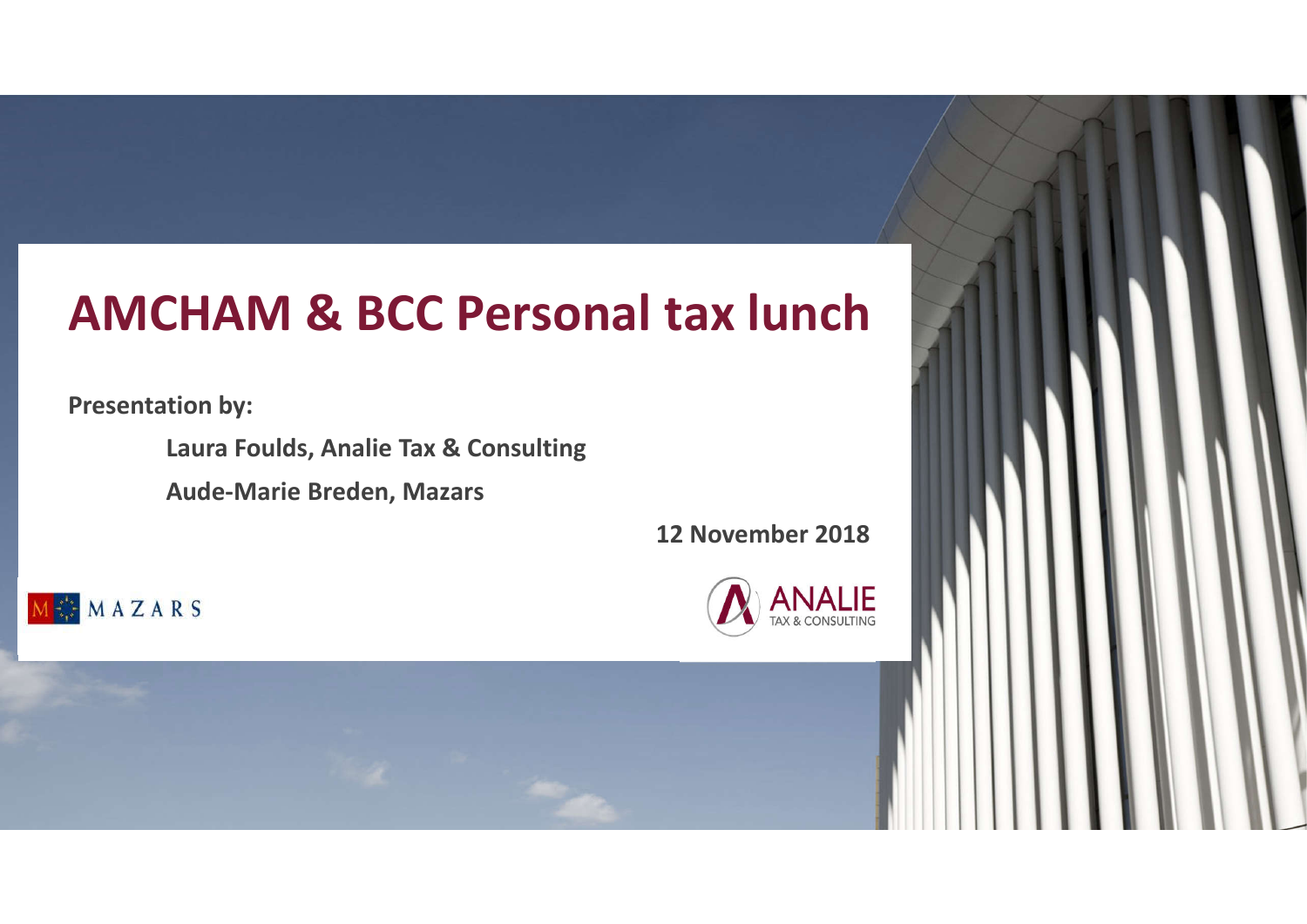## Today's agenda



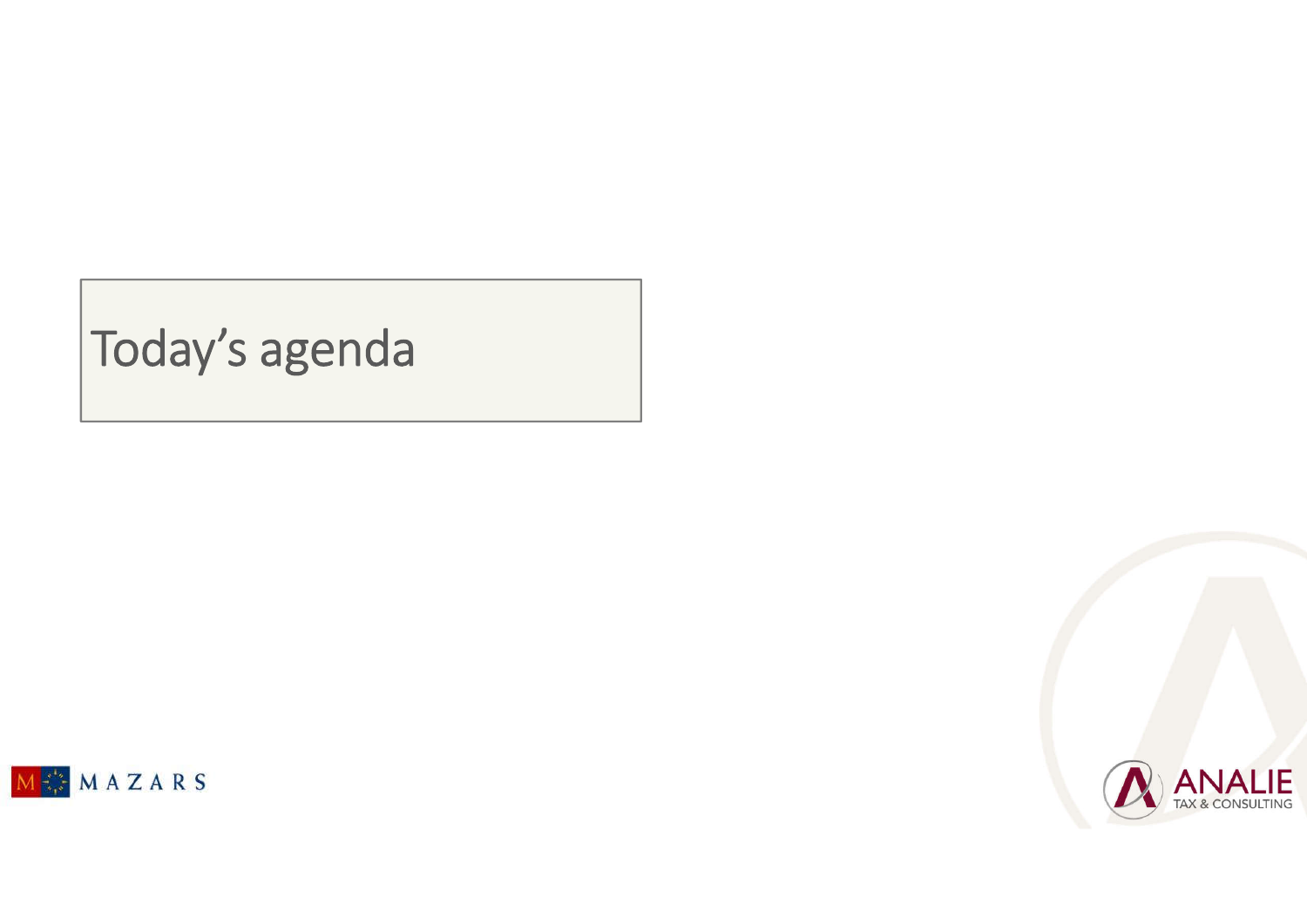# Agenda

- Recap of main changes effective 1 January 2018
- In-year updates
- Other areas of current focus



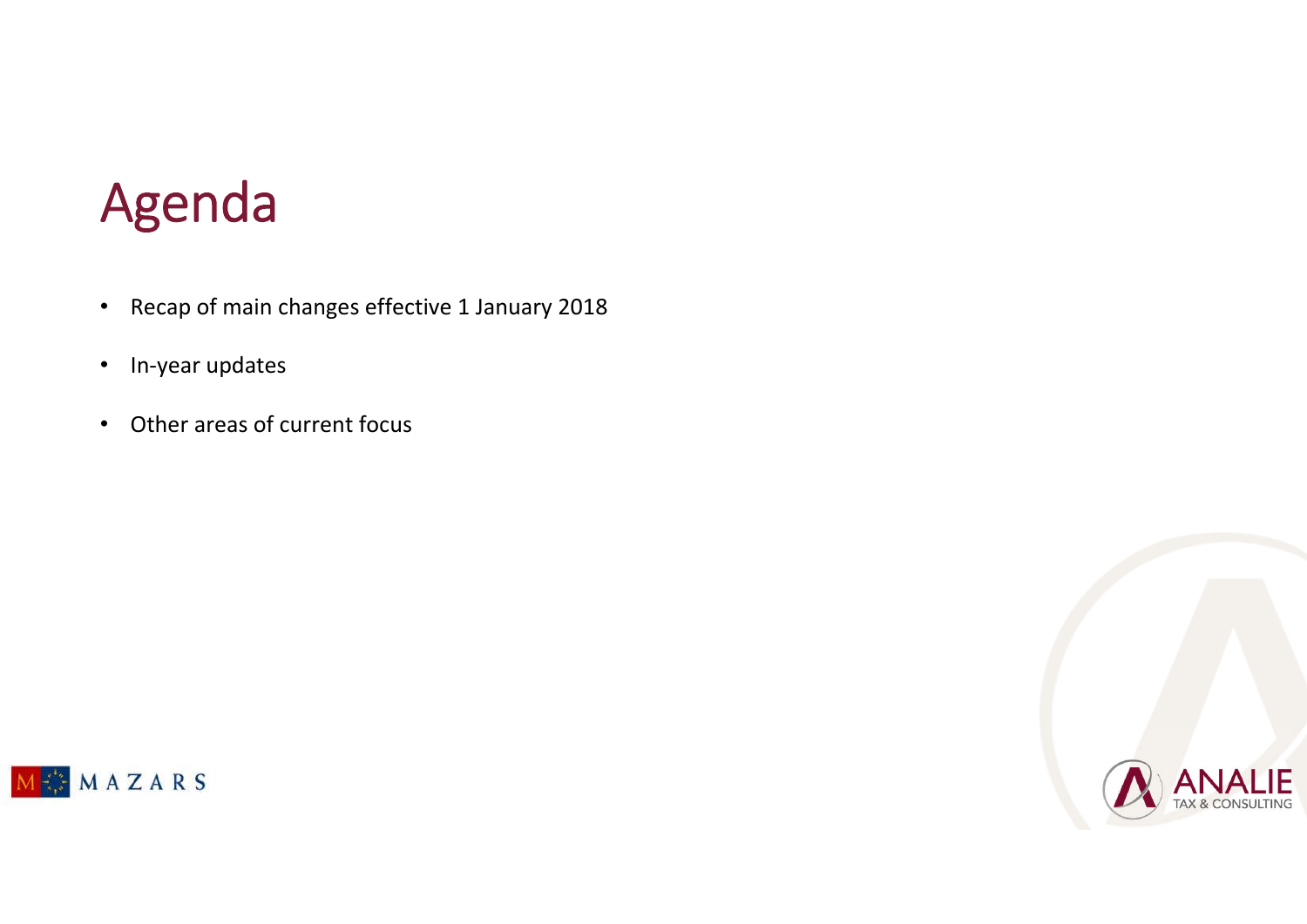## 2018 – recap of changes



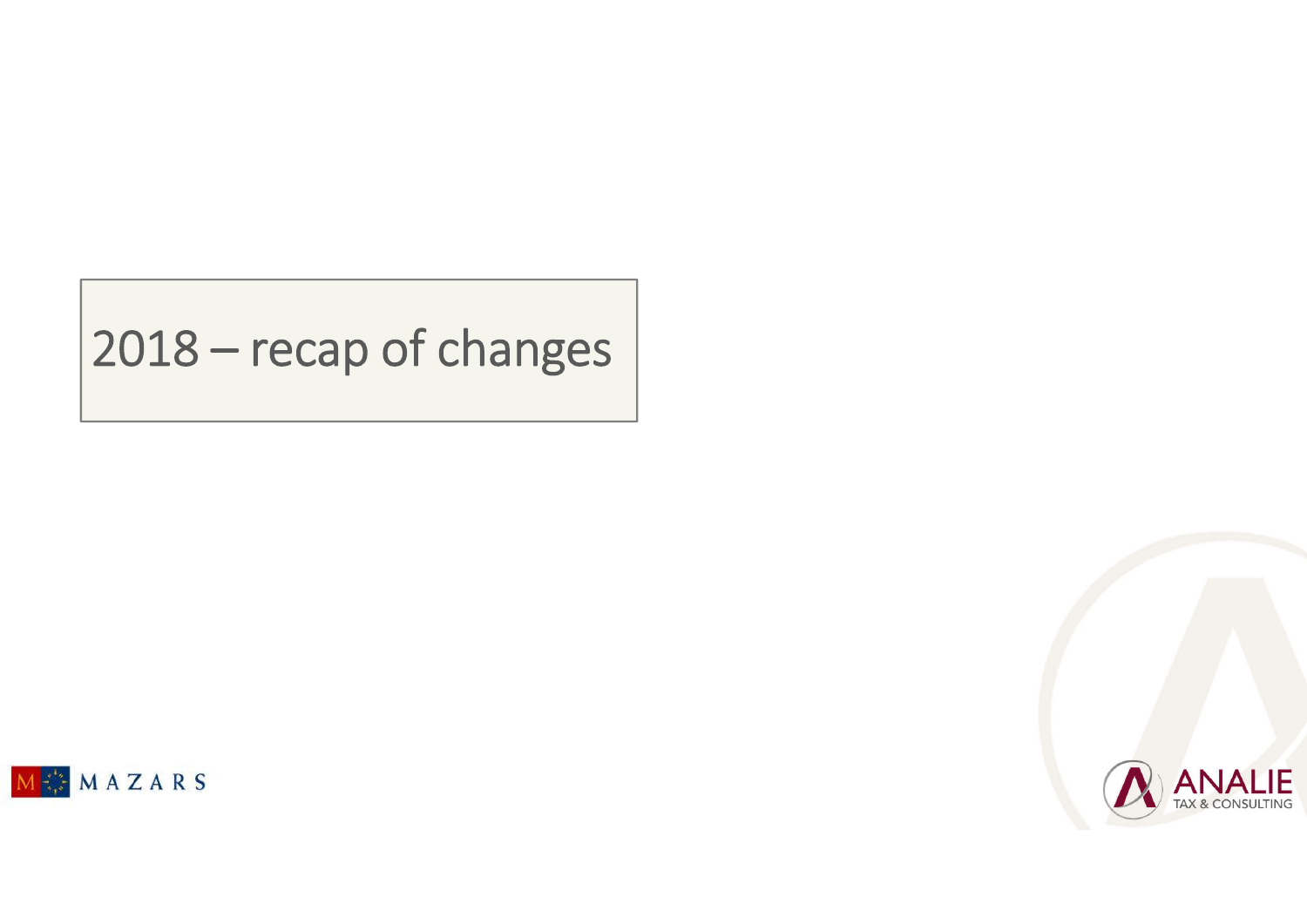# Separate filing for married resident taxpayers

### **Default position**

• Joint filing

### **Optional elections**

- Individual filing (like single taxpayers)
	- Both tax Class 1
	- EUR 4,500 abatement for 2 x working spouses split
- Hybrid option : reallocation of income between spouses



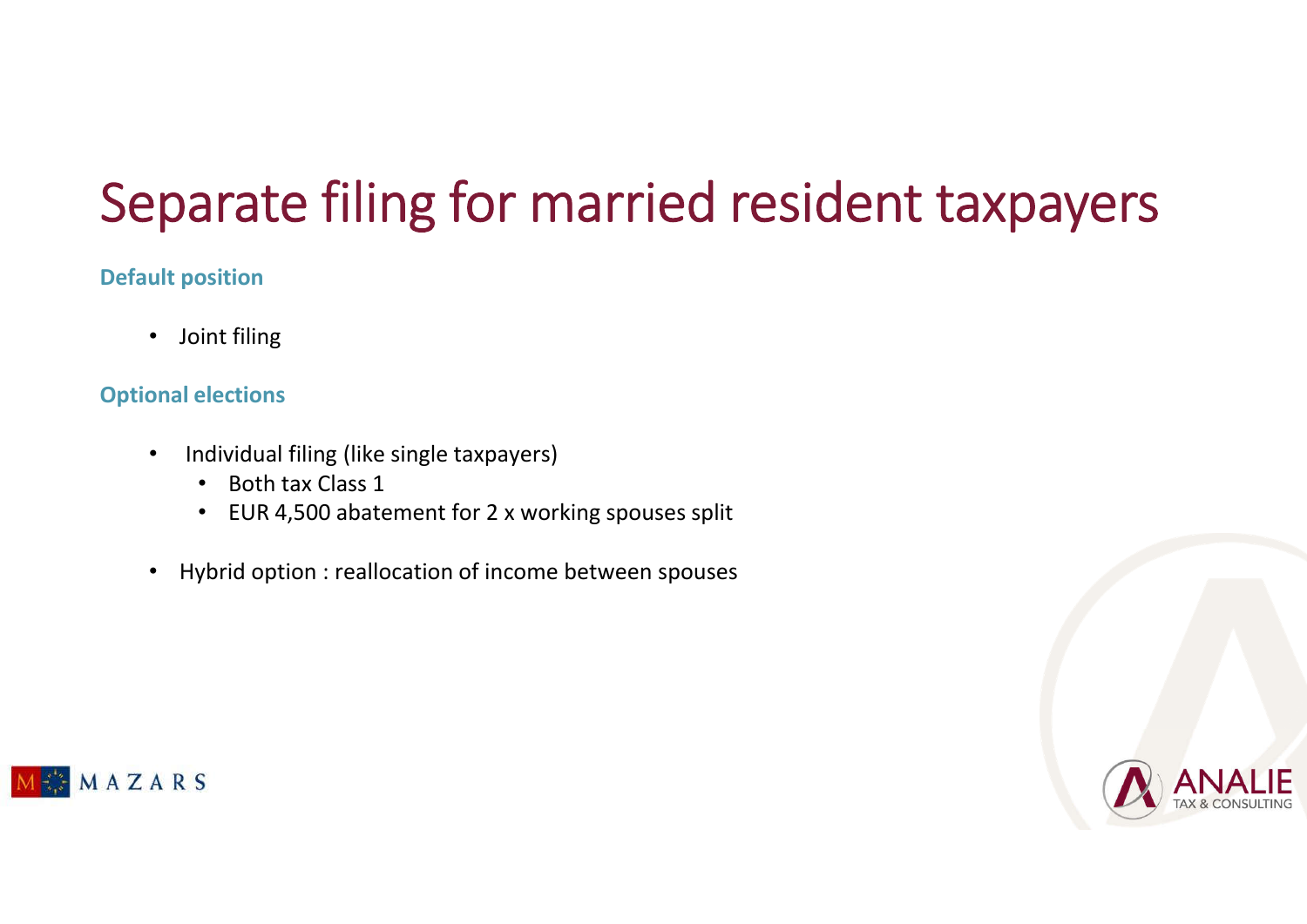## Residents

- **Practical election**
	- Via tax card
	- By 31/3/2019, via tax return submission
- **Joint / individual returns**
	- Forms not available yet
	- Potential check-box election
- **Deadlines for alternative taxation for 2019**
	- 31/12/2018? Will this be extended?



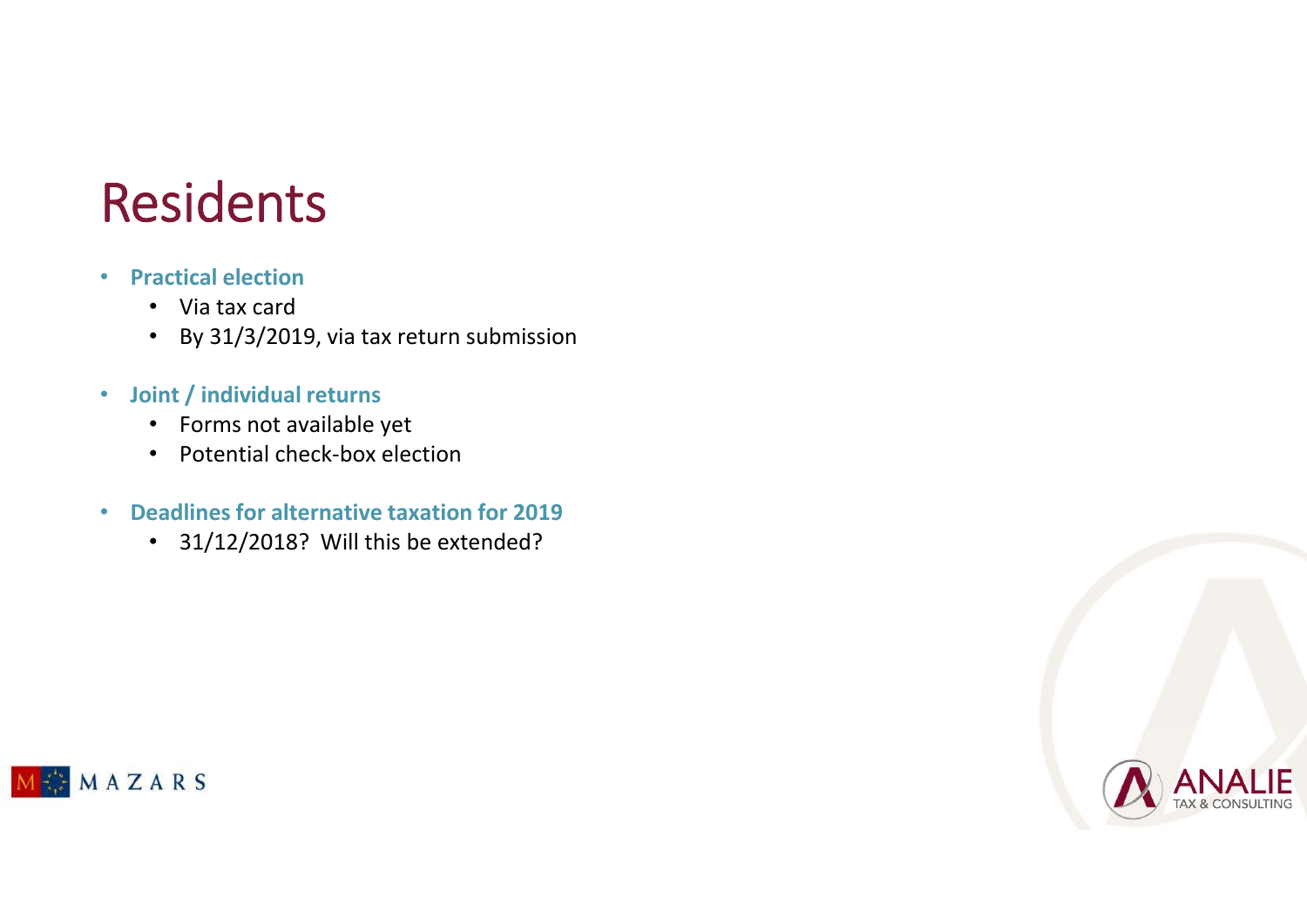# Married non-residents

### **Default position**

• Tax Class 1, single filing

### **Optional election(s)**

Tax Class 2 *if*

- 90% of income from Luxembourg (50% for Belgian residents)
	- Excludes first 50 days foreign working
	- Excludes EUR 13,000 personal income

*then*

- Must declare foreign income of household (professional & personal)
- Can choose hybrid allocation like residents

2018 : can elect by 31/3/2019 via tax return filing if not made election via tax card



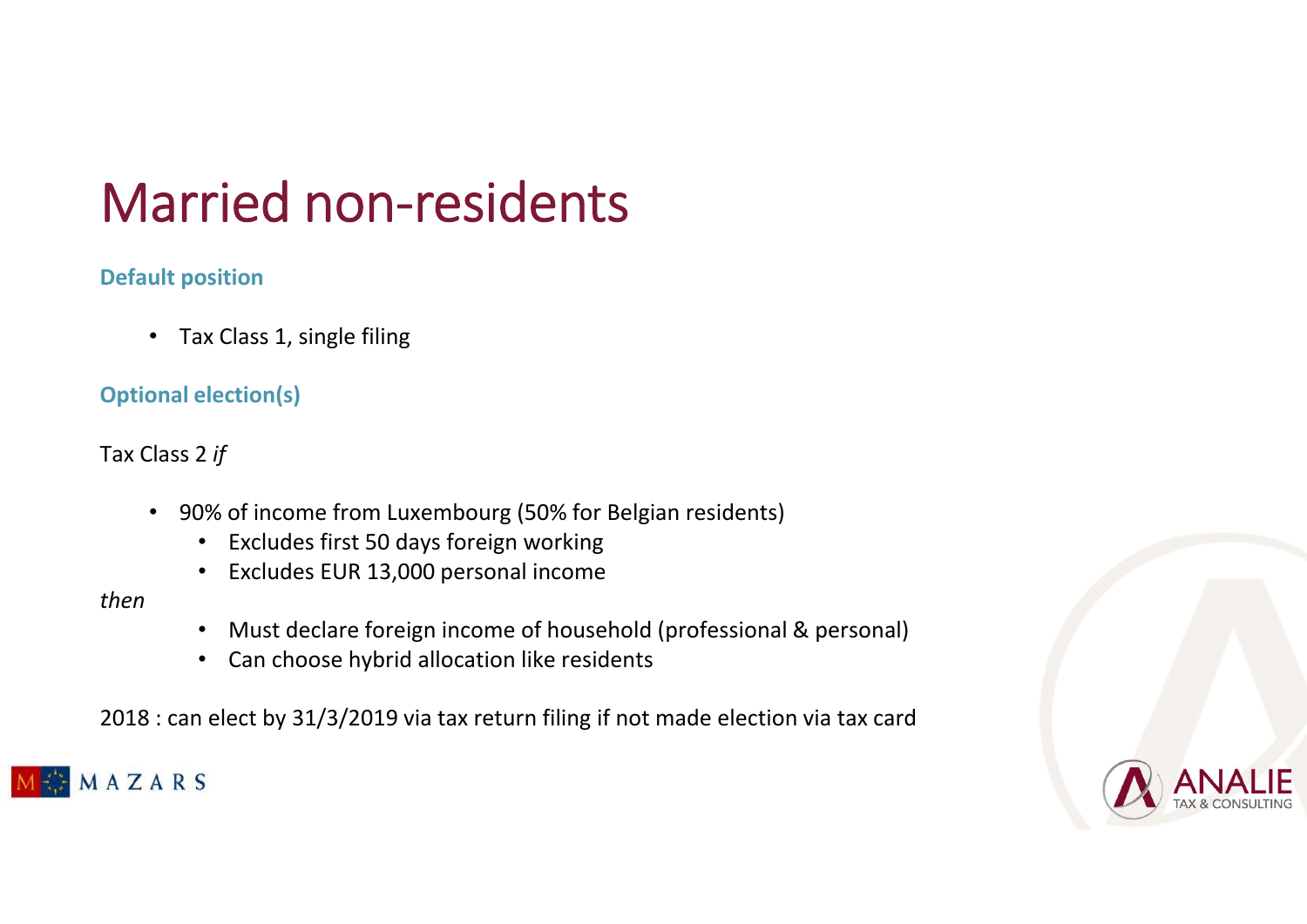## Potential scenarios

- **Person A : no election via tax card** Tax Class 2 : must file 31/3/19
- **Person B: election via tax card** 90% not met Will be TC1 via return : will owe taxes
- **Person C :** election via tax card & conditions met you change your mind and don't want to declare foreign income will need to file and "un-elect" on return? Will owe taxes
- **Person D :** election on tax card : chose suggested rate Income changed during year



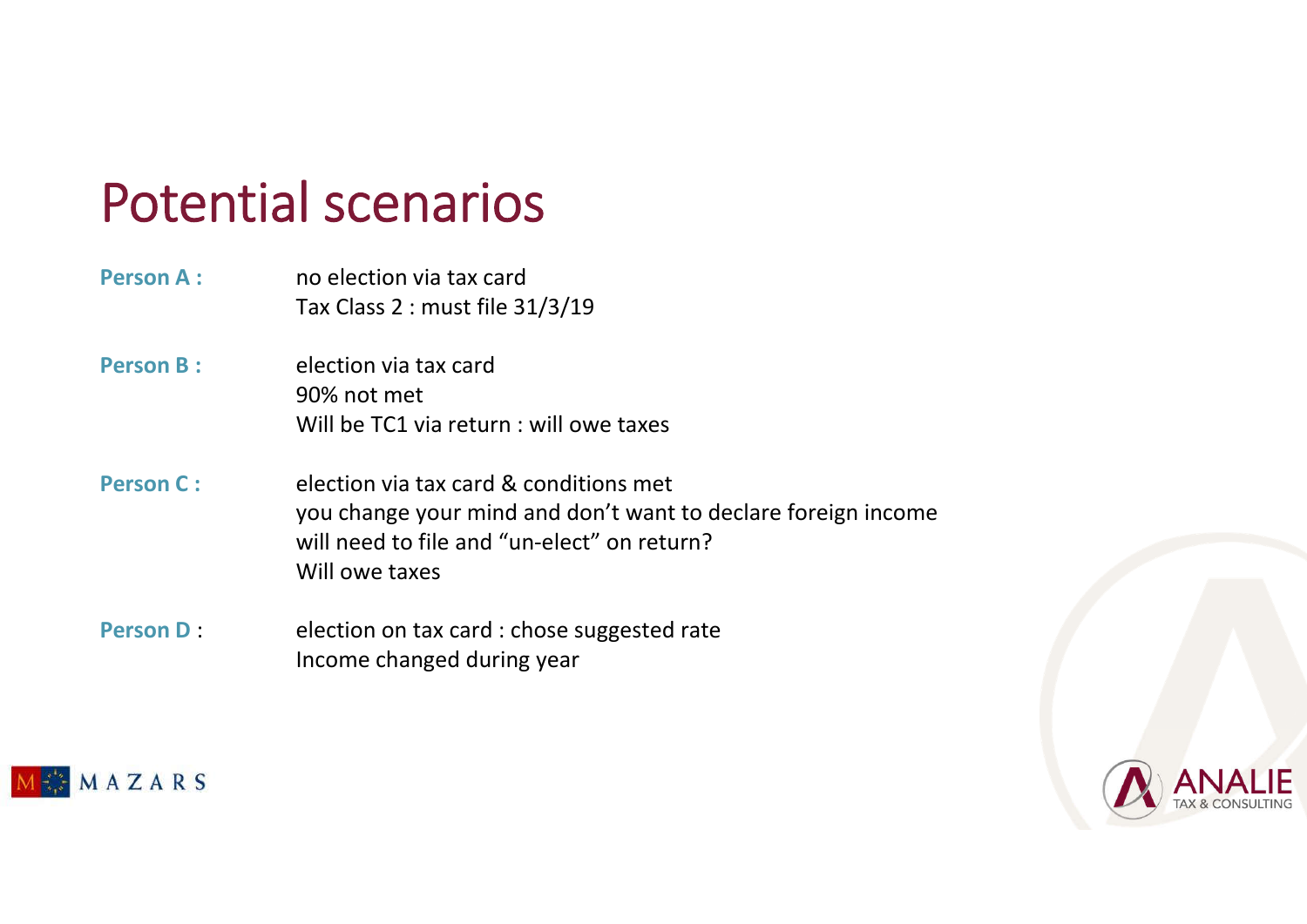# Independent workers

#### **Accrued basis**

From 1/1/2018 : mandatory where turnover > EUR 100,000

**Take care :** Independent NOT Commercial

#### **Practical issues**

- Starting point for accounts if not done previously
- How to move from cash basis to accrued basis
- Can request to spread historic income captured now over 4 years



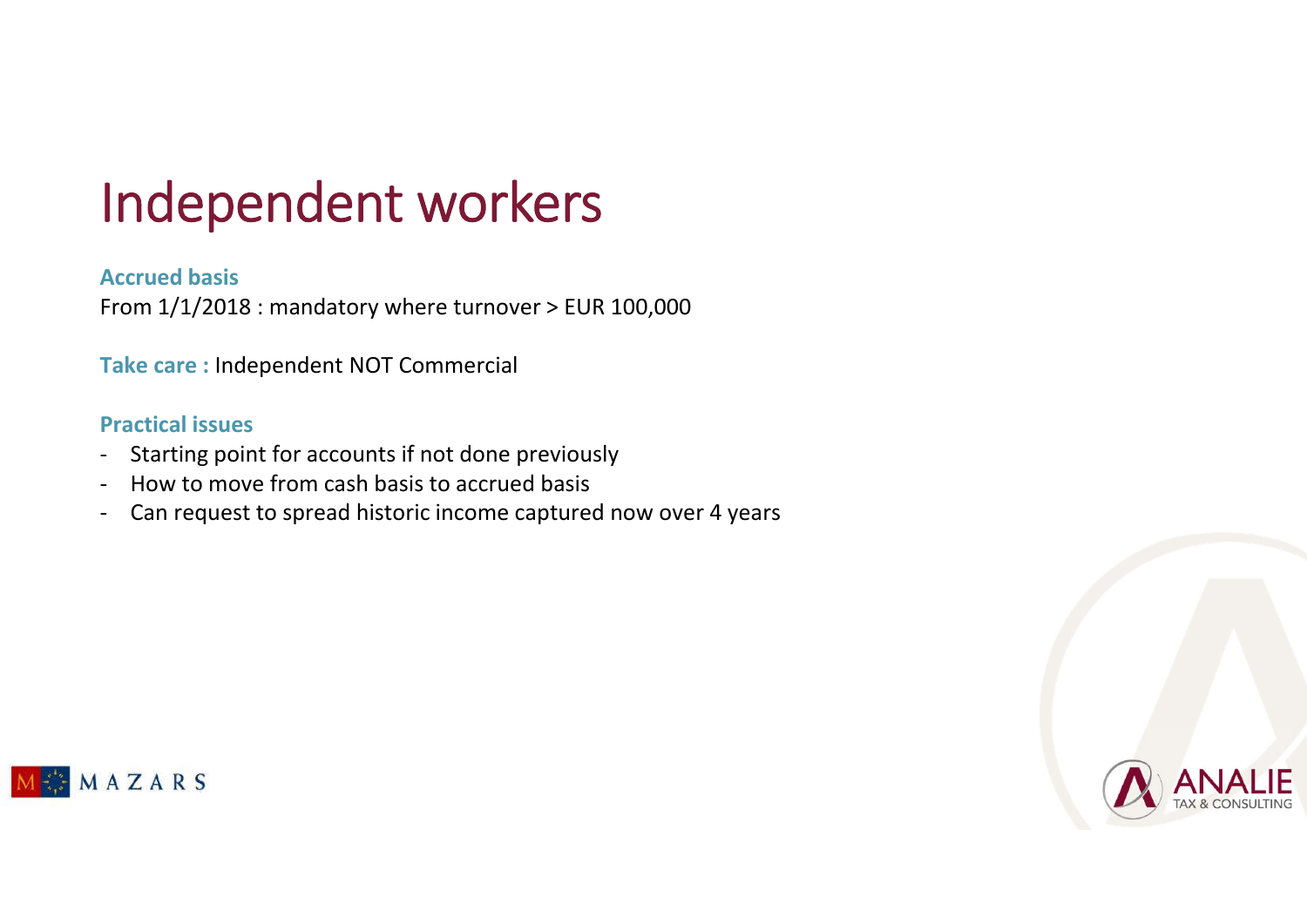## In year updates



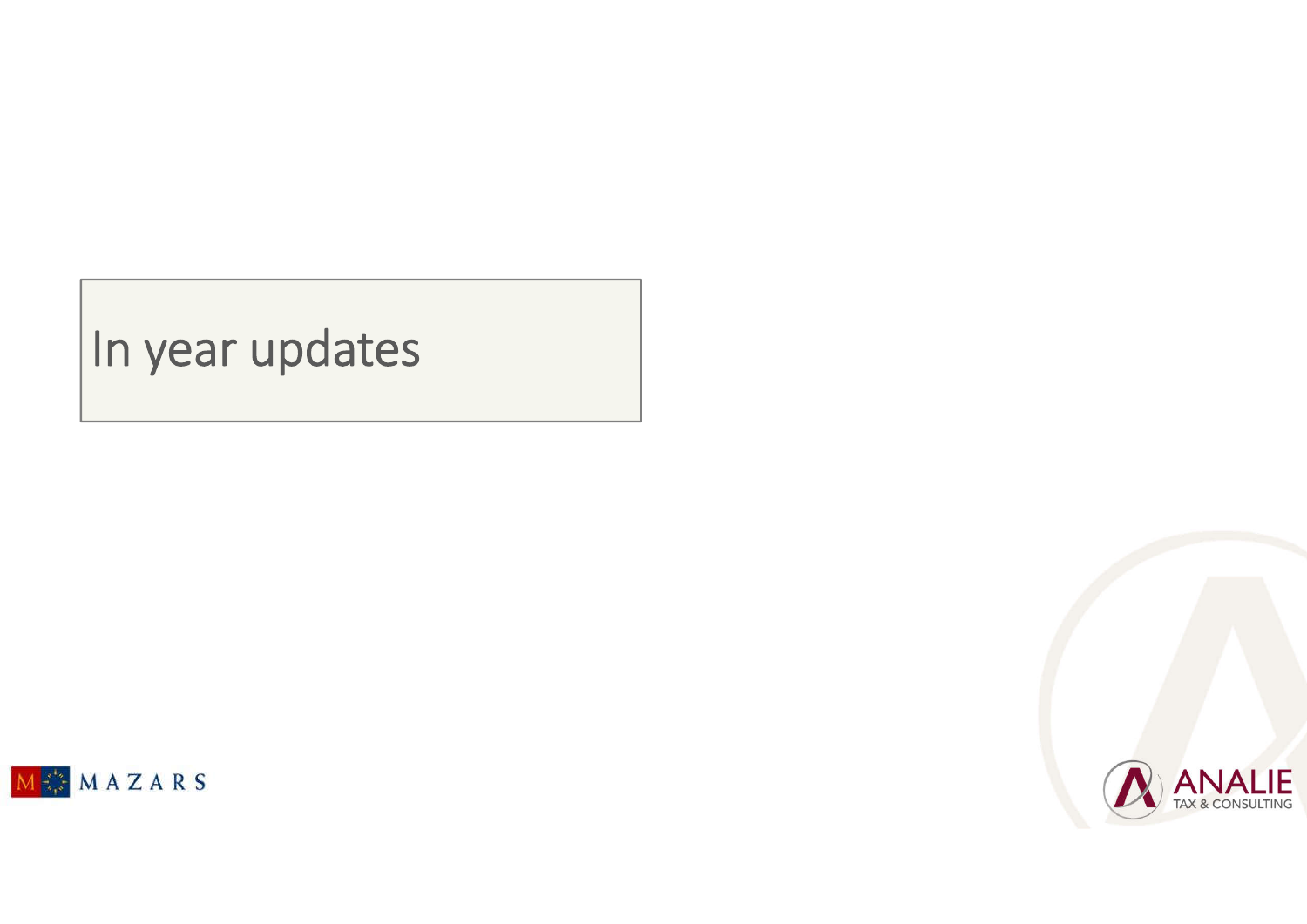# Treaty news

#### **Local treaties**

France joining the cross-border party

#### Recap :

Germany : 19 days Belgium : 24 days France : 29 days (\*)

#### **Other treaties**

Brunei & Ukraine & Uruguay (eff. 1/1/18) Cyprus & Senegal (eff. 1/1/19)

MAZARS

(\*) signed, still to be ratified

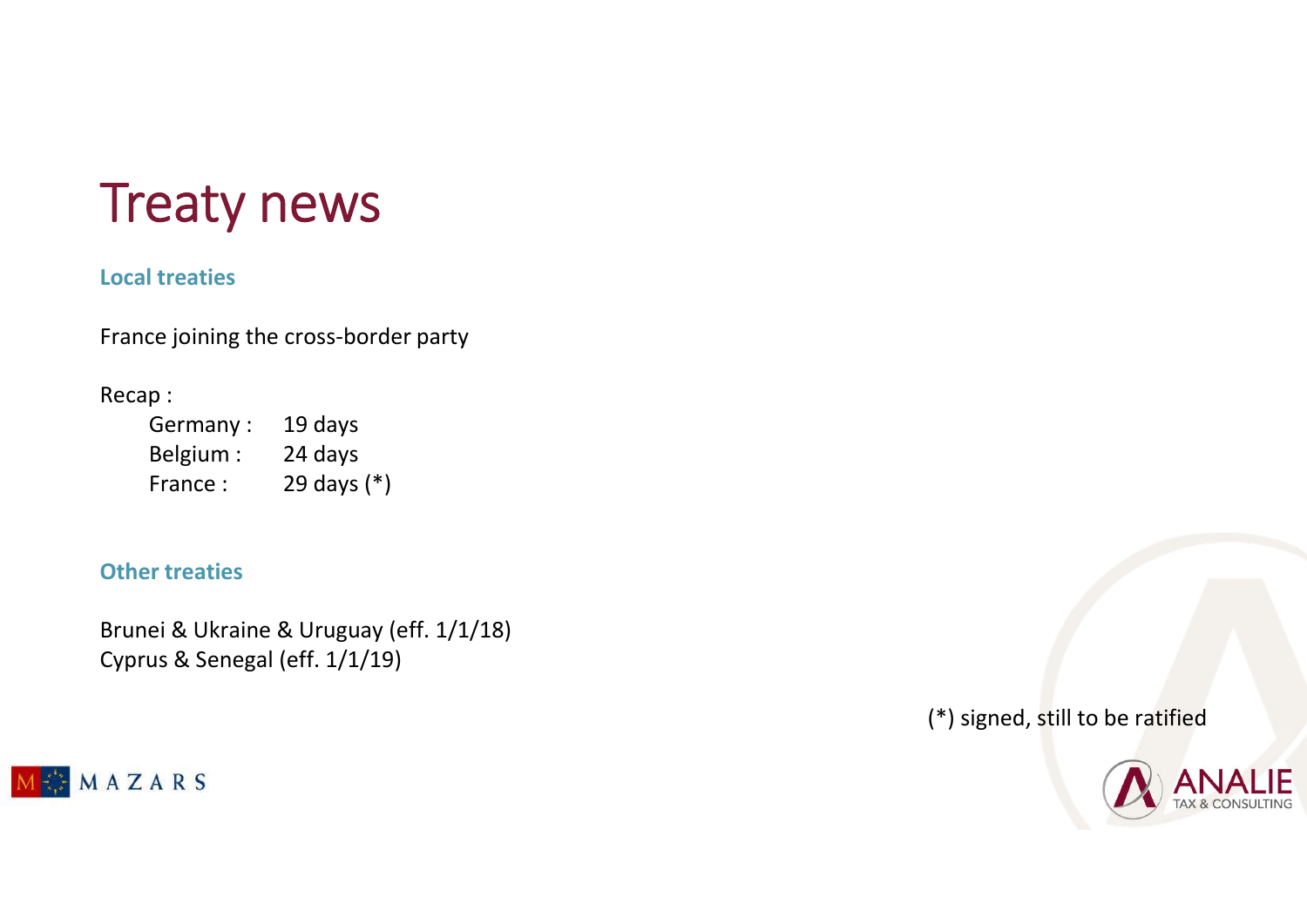# New Circulars

10 new Circulars covering variety of taxes.

Personal taxation : 2 circulars confirming current practices:-

- Benefits in Kind
- Allowable employee expenses

### **Crypto Currencies**

- Not possible to prepare accounts or equivalent statements in Cryptocurrency
- All income & expenses to be determined in EUR
- Mining is a commercial activity
- Trading is capital gain/loss
- Intra-crypto trades crystallise gain/loss



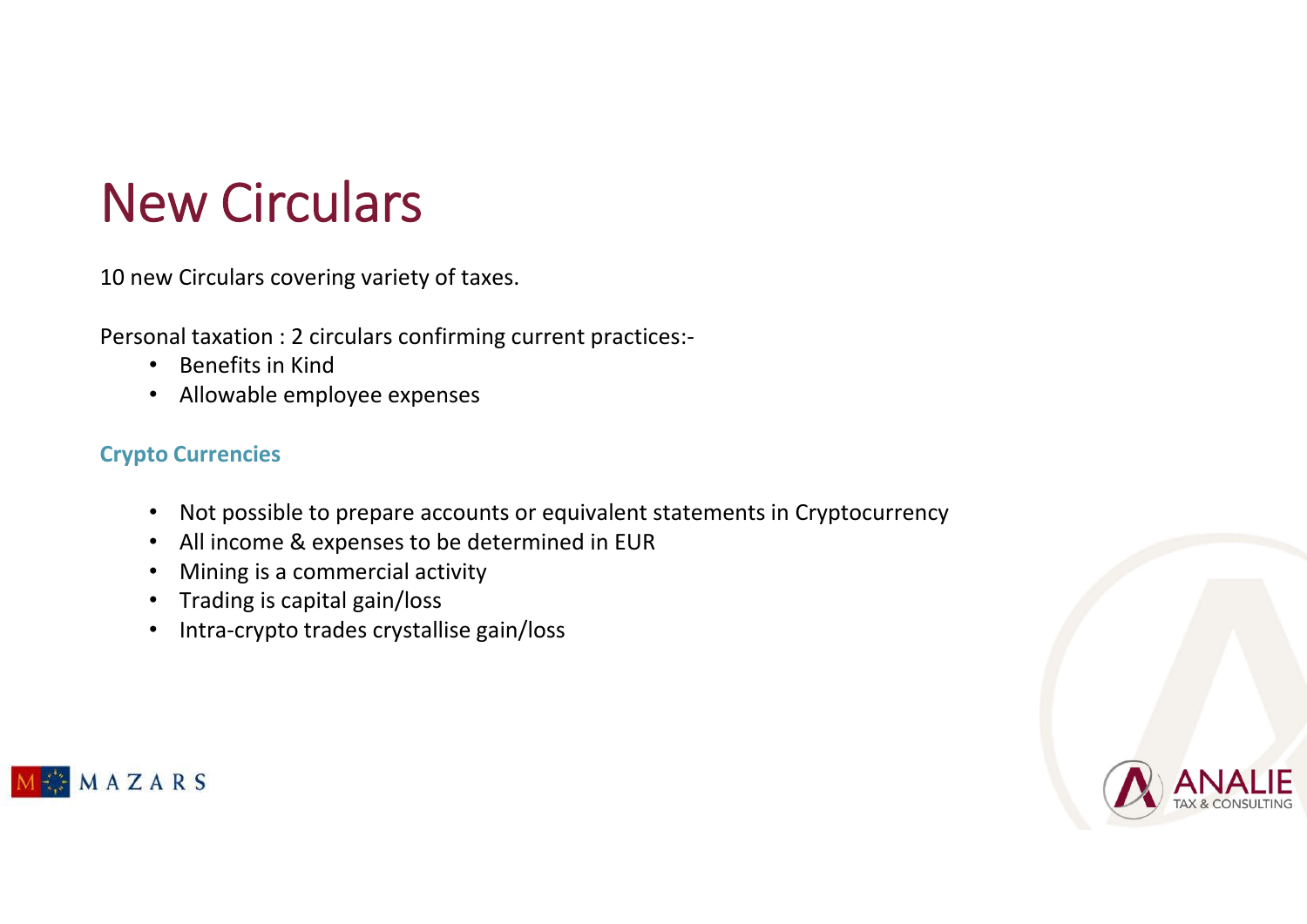## Other areas of current focus



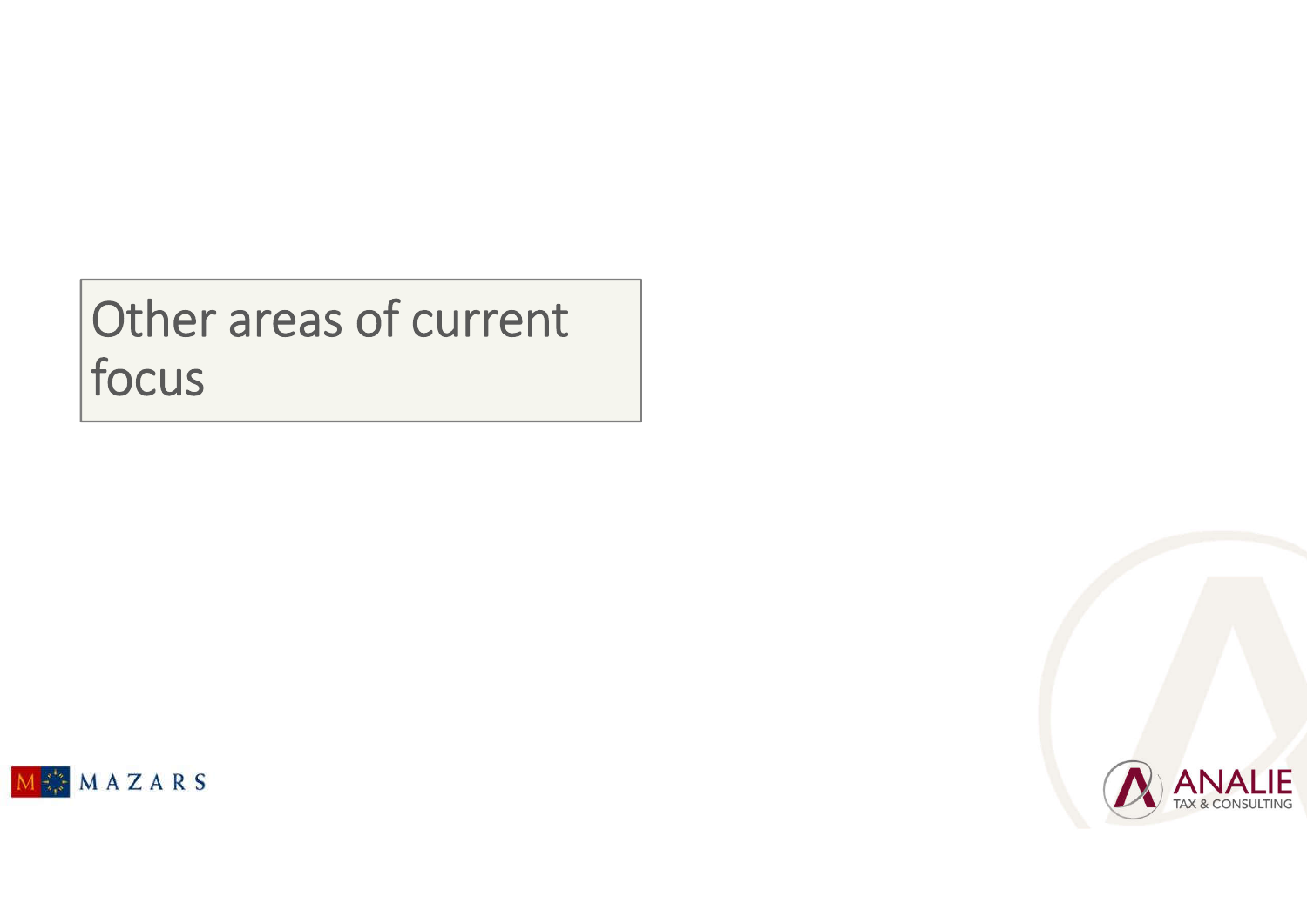# Deadlines, penalties & disclosure

#### **Deadlines**

- Official deadline : 31 March
- Extension possible to 30 June
- Reminder letter issued late Sept : 30 Oct
- Practice : 31 December

#### **Penalties**

- Historically not too significant
- EUR 800 for late filings
- 10% tax surcharge in certain cases

### **Disclosure & fraud**

- Voluntary disclosure ended 2017
- Any non-disclosure from 1/1/2018 risks higher penalties
- If non-disclosure is considered fraud could be passed directly to the courts



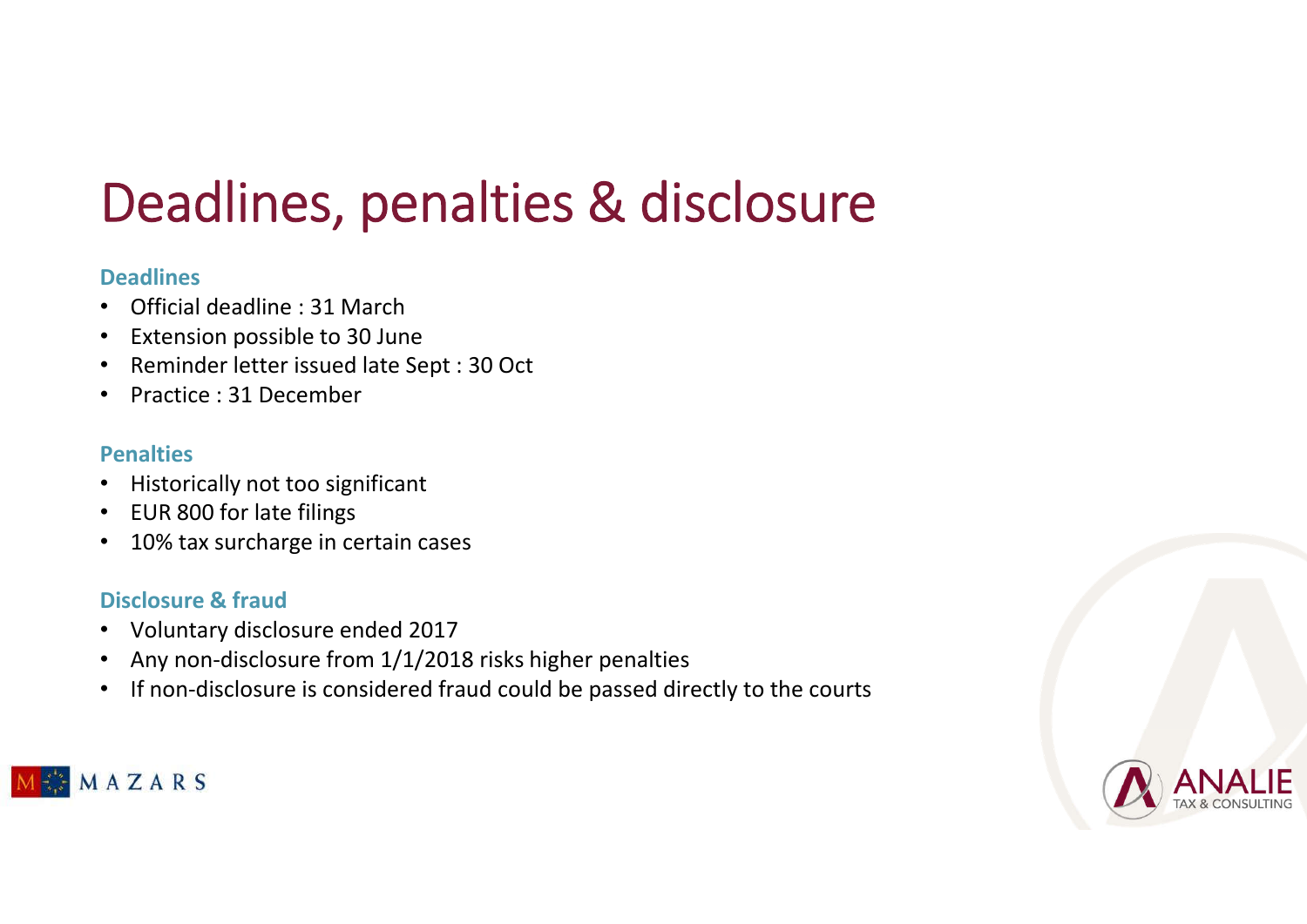# Property

#### **Buying property**

- Deductions available on purchase
- Mortgage interest during construction / when occupying
- Lump sum life insurance
- Home savings scheme

#### **Selling property : Capital Gains Tax**

- Normal rate if property owned < 2 years
- Reduced rate if property held > 2 years
- Super-reduced rate ends 31/12/18
- No Capital Gains Tax on sale in most cases where property was main residence



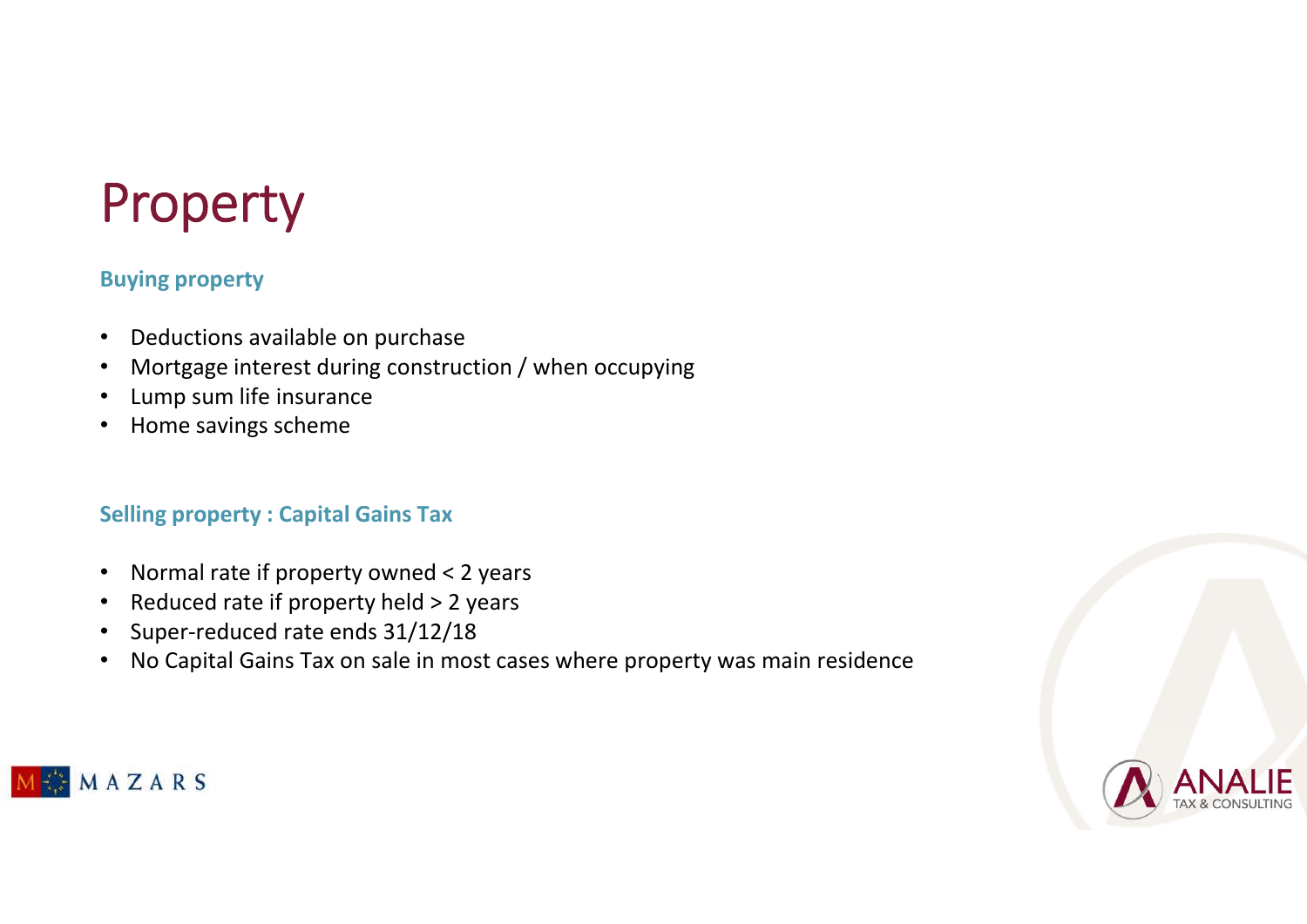## Don't forget!



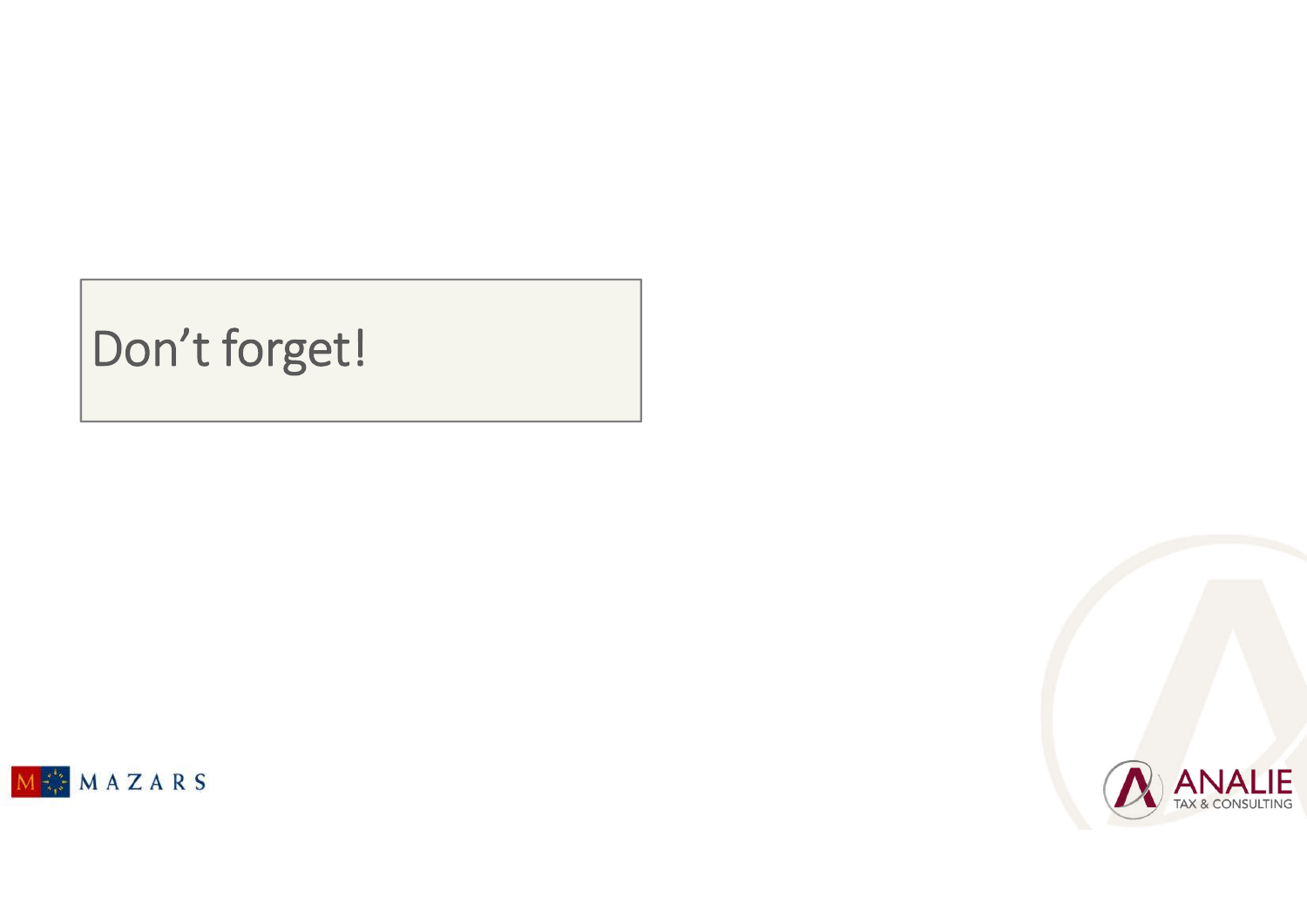# Limits for deductions / credits

|                            | 2018                                                    |
|----------------------------|---------------------------------------------------------|
| Mortgage interest          | €1,000 - €2,000 / person                                |
| Debit Interest             | €672                                                    |
| Insurance                  |                                                         |
| <b>Personal Pension</b>    | €3,200                                                  |
| <b>Home Savings Scheme</b> | €672 - €1,344 / person(conditions / restrictions apply) |
| Childcare/Housekeeping     | €5,400                                                  |
| Children not at home       | €4,020 / child                                          |
| Single parent tax credit   | Up to €1,500                                            |
| Eco transport              | Up to €300 (bicycle) and $€$ 5,000 (car)                |
| Alimony                    | Up to € 24,000                                          |